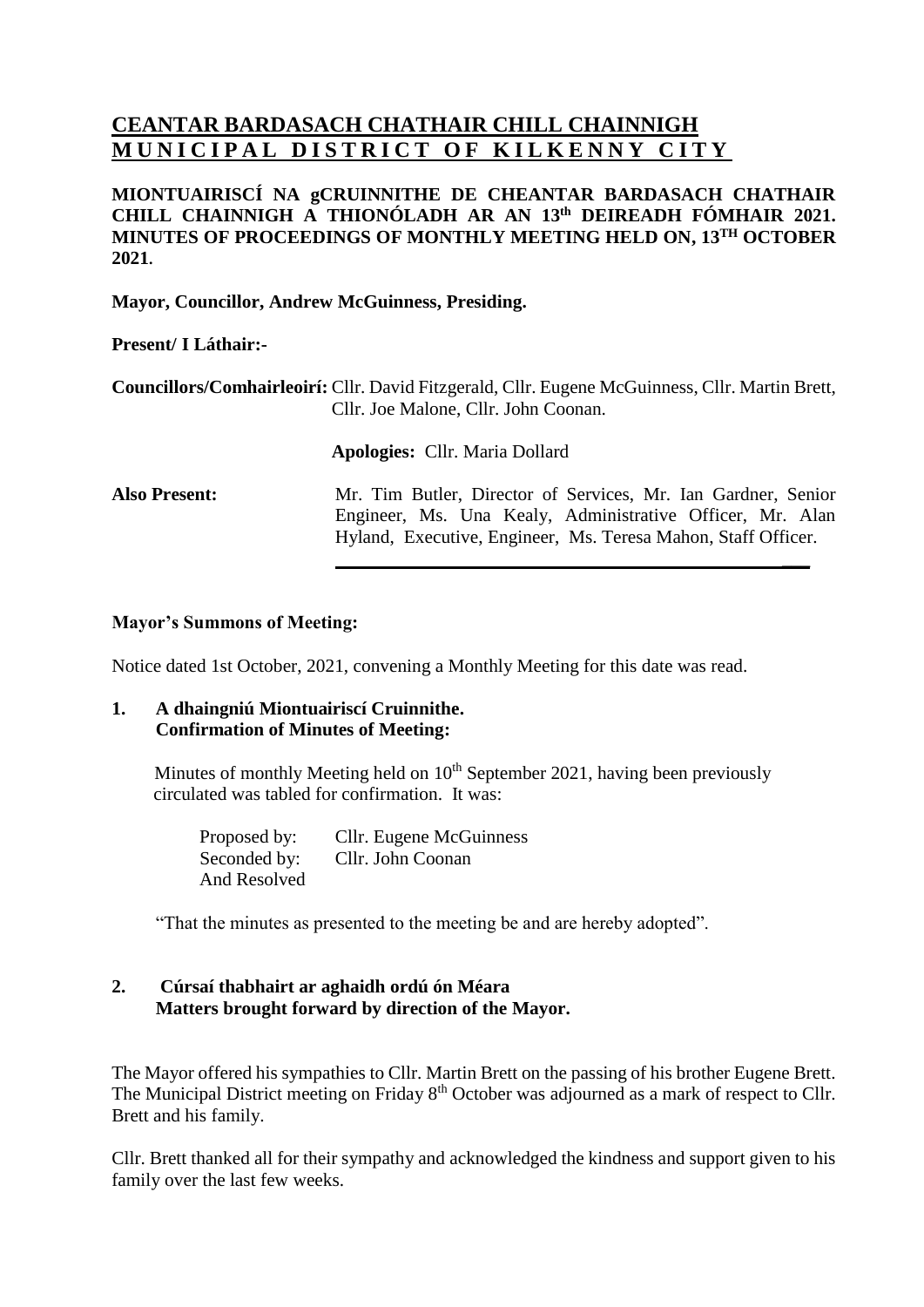Cllr. Joe Malone called for the Skatepark to be closed until CCTV cameras are installed. Cllr. Andrew McGuinness advised that the Gardai have a policing plan to deal with any anti-social behaviour in and around the Skatepark. He stressed that only a small cohort were involved in antisocial behaviour and the vast majority of Skatepark users are genuine skateboard fanatics. Mr. Tim Butler advised the Members of the process involved in providing 20 new CCTV cameras around the City of which one will be located at the Skatepark

The Mayor:

- Congratulated Marion Flannery and her team, council staff, musicians and all involved in the successful Kilkenny Day.
- Welcomed the announcement from Diageo regarding the reopening of the Smithwick's Experience. He commended Mr. Anthony Morrison, from the Vintners Association, Kilkenny Chambers, Diageo Executives, council staff and all involved in its reinstatement.
- Thanked the Kilkenny Welcome Team, who have been acting as guides and information disseminators to both visitors and locals around the City.
- Advised all to be vigilant and report any dangerous fire work incidents to the Gardai.
- Announced the date of the Mayor's Christmas Concert for the  $8<sup>th</sup>$  December with the Kilkennys as the headline act. More details will follow.

## **Votes of Sympathy**

The Members joined with the Mayor in offering a Vote of Sympathy to the families of the following recently deceased:

Billy Dalton, Freshford Road, Kilkenny. Colette Dalton, Springfield, Kilkenny.

Tribunes were paid to Colette Dalton for her work with Cois Nore and Kilkenny Paddlers. Members offered their condolences to Cllr. David Fitzpatrick on the loss of his two Aunts.

## **3. Naushonrú ar Estáit Tithíochta - Pleanáil**

Housing Estates update – Planning

Ms. Una Kealy and Mr. Alan Hyland gave the Members an update on the taking in charge applications in the City and their progress.

Members thanked Mr. Kealy and Mr. Hyland and raised the following:

- Payment for public lighting in estates where the developers are no longer around.
- Estates where new developers have replaced other developers and their responsibilities.
- Timeline for taking in charge for some estates.
- Resurfacing of roads in Rath Ullord.
- Engagement with residences in Lakeside.

Mr. Hyland responded to Members. He advised that the Council can only pay for public lighting and upgrades to roads in estates that have been taken in charge by the Council. New developers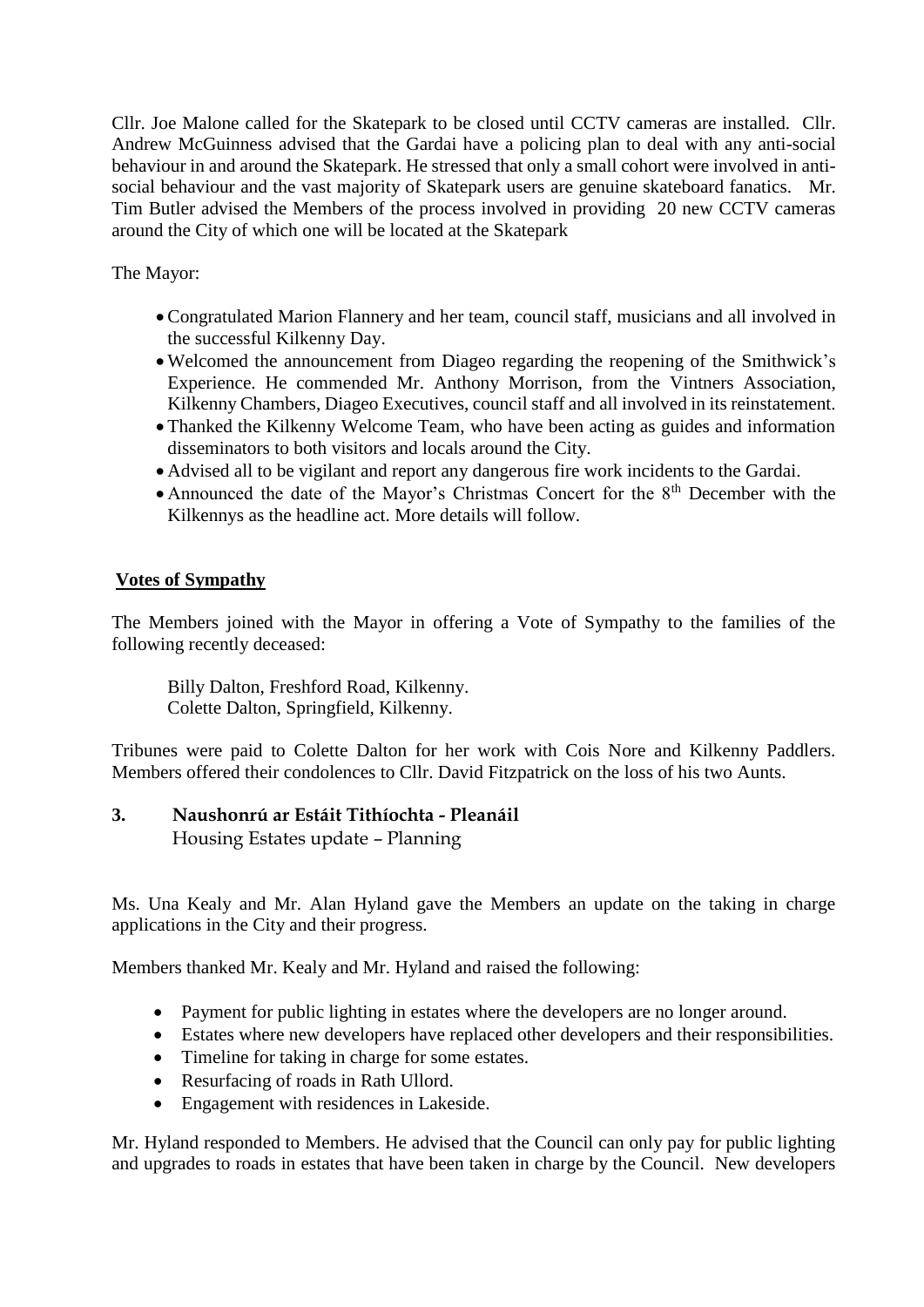in estates inherit all the responsibilities of previous developers and must bring everything up to standard before the estate is taken in charge. He agreed to come back to Members with timelines on estates mentioned once the taking in charge process is commenced. The residences in Lakeside have stalled the taking in charge process and the Council is awaiting their response. Mr. Hyland advised the Members that they can email him with queries regarding the taking in charge of estates,

Cllr. David Fitzgerald stated that the taking in charge procedure was a statutory process and residences in an estate should not be able to hold up progress. He suggested that Kilkenny County Council involve their Solicitor to address this issue

# **4. Athbhreithniú Ar Luasteorainn**

Speed Limit Review

Mr. Ian Gardner gave Members an update on the Speed Limits Review which is currently in progress. Members were asked to submit any speed limit proposal changes they have before the October meeting of their Municipal District. No proposals have been received but the process is still opened. The proposed speed limits changes will be circulated to the Garda Commission and Area Offices. Draft Speed Limit Bye-Laws and maps will be prepared between December and February 2022 and public consultation will being in March 2022. Submissions and objections will be considered and Draft Speed Limits and Bye-Laws should be available by quarter three 2022 and adopted before year end 2022. The revised Speed Limit Bye-Laws will then be published and implemented in August 2022.

Mr Butler advised that the last time the Speed Limit Review took place was in 2015 and implemented in 2017. There are Speed Limit Review Guidelines in place. Cllr. Andrew McGuiness reminded Members to email Mr. Gardner with any proposed changes.

Cllr. David Fitzgerald raised the problem of speeding in housing estates and especially estates that have creches. He called for a review on the policy of locating creches in estate. Mr. Gardner informed Members that a speed limit review of estates had taken place and all now have a speed limit of 30km. The Council is not responsible for enforcing the speed limits but can and have applied for low cost improvement works funding to provide ramps and other speed reducing measures where required.

## **3. Nuashonrú ar thionscadail bóithre.**

- Update on Road Projects

Mr Ian Gardner, provided a report for Members detailing road work updates for October. The report included information on pavement works, pedestrian access works, footpath remedial works, outdoor dining facilitation, the Ormonde Street improvement works and miscellaneous works happening in or scheduled to commence in October. He also advised Members about the maintenance works on the Black Ferren Gate, replacement of toilet doors on the Parade, new payment machines and new and under construction public lighting.

The Members thanked Mr. Gardner and praised the staff on the quantity and quality of works around the City. They raised the following:

- Public lighting at Pococke.
- River Linear Walk and a River Management Plan.
- St. John's Church and gate from Maudlin Street.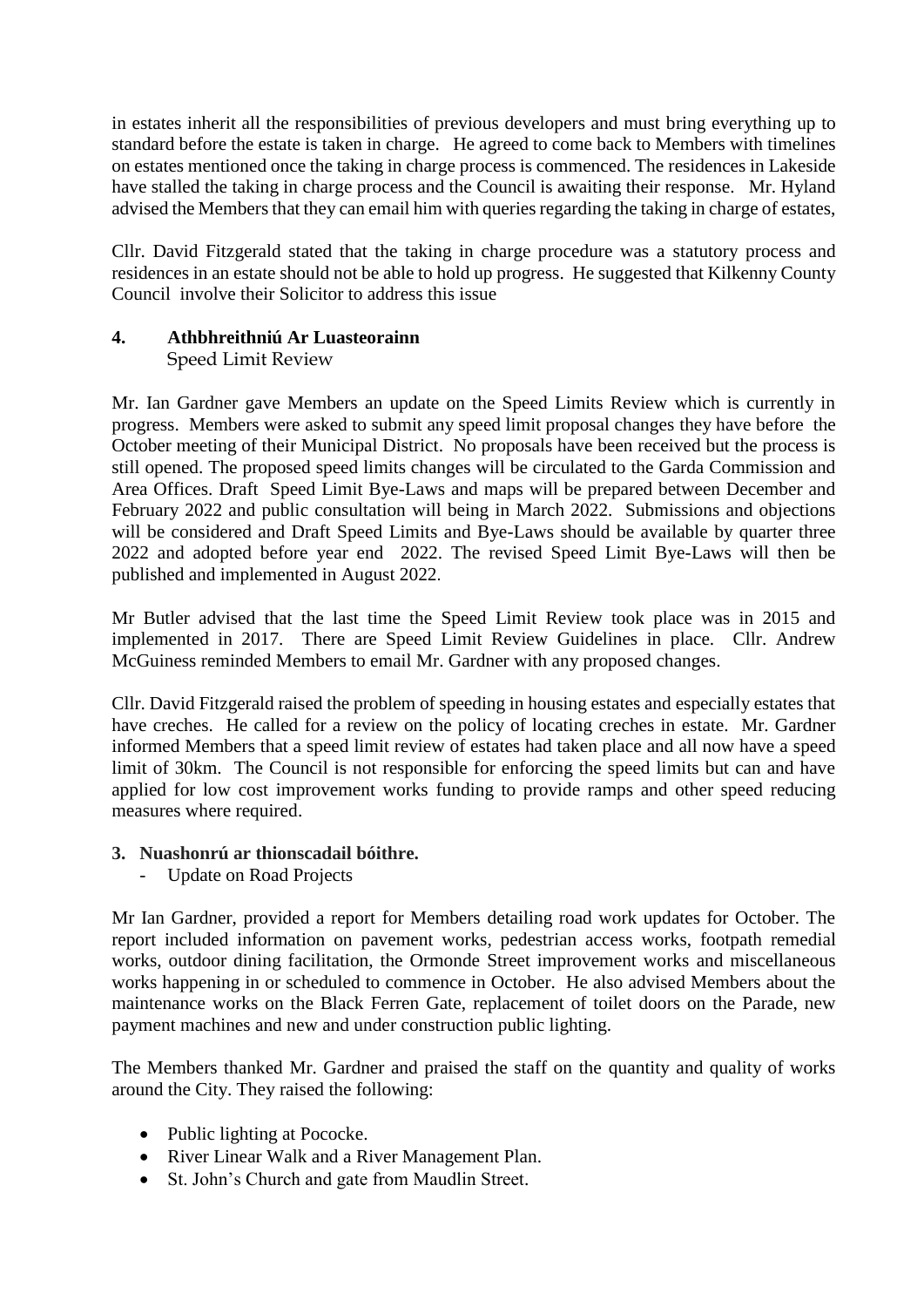- Kissing gates at Broguemakers Hill and St. Kierans Crescent.
- Uneven surfaces on High Street.
- Public toilets in Market Yard Abbey Quarter Area.
- Steps on the Ballyfoyle Road and provision of public lighting.
- Type of paving being used on Ormonde Street.
- Continuation of footpath to Dunmore.
- Joint operation with Callan/Thomastown MD to construct footpath and provide public lighting out the Waterford Road to Foulkstown.
- Lighting on John's Bridge and John Street.

Mr. Ian Gardner and Mr. Butler responded to all the Members queries. Mr. Gardner advised that the provision of public lighting is dependent on the ESB and the appointment of Contractors. The process can be time consuming. He is hopeful that public lighting at Pococke will be completed by the end of the year. A River Management Plan would involve a number of organisations such as the OPW, National Parks and An Taisce. For now Mr. Gardner agreed to identify areas around the river that can be trimmed back and an inspection of benches for repair or replacement.

Mr Butler confirmed that the issue of anti-social behaviour at the steps of St. John's Church has been raised previously and a plan to erect a gate from Maudlin Street and close same at strategic time is being progressed . Our understanding is residences have been consulted.

He advised that the Cycling Officer was compiling a report on obstacles to cycling in the city and the kissing gates at Broguemakers Hill and St. Kierans Crescent will be examined.

Mr. Gardner acknowledged that he was aware of issues with the some of the surfaces on High Street and it is being addressed. He confirmed that the Council is examining the idea of providing public conveniences in the Market Yard area but many factors must be considered. Contractors have been appointed for works on the steps on the Ballyfoyle Road and also for the provision of the public lighting. He advised that better standard material has been sourced for the paving in Ormonde Street and he is confident it will stand the test of time.

In relation to the Castlecomer Road out to Dunmore Mr. Butler confirmed that he has met with residences and discussed the issues with the road. He confirmed that it would be unlikely that TII would provide a footpath without realigning the entire road. . A consultant is being appointed to examine the ring road footpaths and cycle tracks and their brief will include the Castlecomer Road to Dunmore.

Cllr. David Fitzgerald requested an update on the Kennywells Road and the link from the **Waterbarracks** 

Mr. Gardner agreed that the flowers on John's Bridge could have obscured some of the public lights. The bridge is included in the feature light project for the City and once installed the lighting will improve. Mr. Butler advised that the Council were looking at the design of the public lights on John Street and reminded Members that they can report any non-working public lights on the Council website.

Members raised concerns regarding anti-social behaviour at the public conveniences on the Parade. Mr. Gardner assured the Members that the toilets are cleaned twice daily, are shut at night time and the lighting on the Mayor's Walk has been improved to address problems.